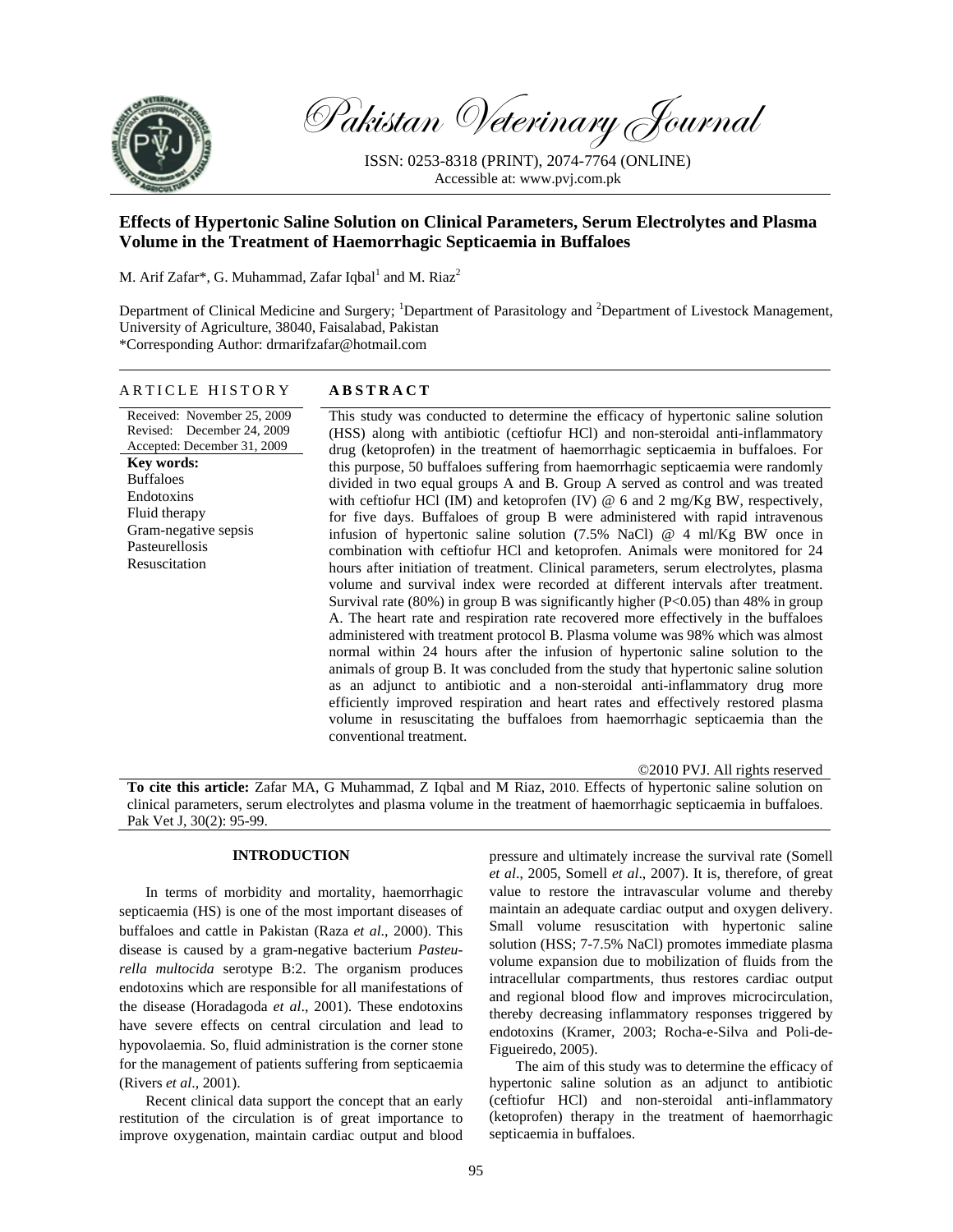# **MATERIALS AND METHODS**

#### **Experimental animals**

A total of 50 buffaloes of either sex aged from 1.5 to 2 years suffering from haemorrhagic septicaemia were selected from the areas in and around Faisalabad. The study period spanned from July to October during 2008 and 2009. The disease was diagnosed on the basis of clinical features i.e. sudden onset, high rise in body temperature, anorexia, depression, edematous swelling on throat, brisket and upper dewlap region, dyspnea, nasal discharge, salivation and reluctance to move (Carter and De Alwis, 1989; Radostits *et al*., 2007).

#### **Treatment protocol**

All the buffaloes suffering from the disease were randomly divided into two equal groups. Buffaloes in group A served as control and were treated with ceftiofur HCl (Inj. Excenel RTU®, Pfizer Animal Health Division, Pakistan) and ketoprofen (Inj. Ketoject<sup>®</sup>, Selmore Pharmaceuticals, Pakistan) @ 6 and 2 mg/kg BW, IM and IV, respectively. Animals in group B were treated with intravenous infusion of hypertonic saline solution (7.5% NaCl; 2400 mmol NaCl/L) @ 4 ml/Kg BW once in combination with ceftiofur HCl and ketoprofen at the same dosage as in group A. Hypertonic saline solution was administered once (only on the first day of treatment) in the buffaloes of group B, while ceftiofur HCl and ketoprofen were administered after every 12 and 8 hours, respectively, for five consecutive days in the both groups.

#### **Measurement of parameters and analysis of samples**

Body temperature, heart rate and respiration rate were recorded as clinical parameters. Rectal temperature was taken as body temperature. Heart rate was measured by means of thoracic auscultation, while respiration rate was measured by counting thoracic excursions. The venous blood samples with anticoagulant were used to determine haemoglobin (Hb) concentration and haematocrit (Hct) values, while the serum harvested from blood samples without anticoagulant after centrifugation was used to estimate serum sodium, potassium and chloride. The Hb concentration was determined by cyannmethaemoglobin method and Hct values were determined with microhaematocrit method as described by Benjamin (1978). Serum sodium  $(Na^+)$ , potassium  $(K^+)$  and chloride (Cl- ) contents were determined with the help of Electrolyte Analyzer (Medica Corporation, Bedford, UK). Changes in relative plasma volume (rPV) were calculated from Hb concentration and Hct, using accepted formula (Greenleaf *et al*., 1979; Tyler *et al*., 1994). All the above parameters and survival index were recorded at baseline (before start of disease), 1, 3, 6, 12 and 24 hours after the start of treatment with or without hypertonic saline solution.

# **Statistical analysis**

Statistical analyses were performed using student ttest. All analyses were performed using the Statistical Software Package (SPSS Version 11.5). Statistical significance was assigned at P<0.05.

# **RESULTS**

As shown in Table 1, baseline values for the systemic parameters of both the groups differed non-significantly. After initiation of the respective treatments, the results were as under:

#### **Clinical parameters**

Buffaloes of group B showed significantly higher (P<0.05) survival rate (80%) as compared to 48% in group A at 24 h after HSS treatment (Table 1). Difference in survival index was evident between the two groups within 3 hours. Elevated body temperature was noted during the course of disease in animals of the both groups. After respective treatments, fall in the temperature was noted in the both groups but decline in rectal temperature was more rapid in animals of group B and it was near normal within 3 hours and was normal within 6 hours (Fig. 1). But in animals of group A, a fluctuating pattern was noted in the body temperature and it became normal after 12 hours.

There was difficult breathing in animals suffering from HS and lowered respiration rate was recorded. After treatment, mild change was observed toward normal in animals of group A, while the buffaloes of group B which were treated with HSS in combination with antibiotic and non-steroidal anti-inflammatory drug showed rapid improvement towards normal and respiration rate became normal within 12 hours (Fig. 2). After 24 hours, respiration rate was almost normal in animals of group A.

A sharp decrease in heart rate was recorded during the course of HS in all animals. After treating animals with HSS, it increased more rapidly in group B compared to its counterpart. In group A, a decreasing trend was recorded initially in heart rate after treatment. Although it increased later but could not achieve the normal values even after 24 hours. On the other hand, animals of group B showed good recovery and values became normal within 6 hours (Fig. 3).

#### **Haematological parameters**

Concentration of Hb in HS suffering animals was lower than the reference values. After instituting the respective treatments, animals of group B showed significant difference (P<0.05) in achieving the normal values (reference value: 12-15 g/dl) of Hb concentration within three hours when compared to group A (Table 1). Animals of group A achieved normal values within experimental time but group B showed better recovery and significant difference (P<0.05) over group A.

Haematocrit was also decreased than the normal values (reference value: 30-35%) in diseased buffaloes. After HSS treatment, the Hct values increased rapidly toward normal in group B and showed significant difference (P<0.05) over group A throughout the experimental period from  $3<sup>rd</sup>$  hour. In group A, values of Hct increased slowly and attained the normal values up to 24 hours (Table 1). On the other hand, animals of group B achieved normal values within 3 hours, which were maintained for whole of the study period.

Animals suffering from HS showed decreased values of relative plasma volume (rPV). After initiation of treatment, rapid increase in rPV was recorded in animals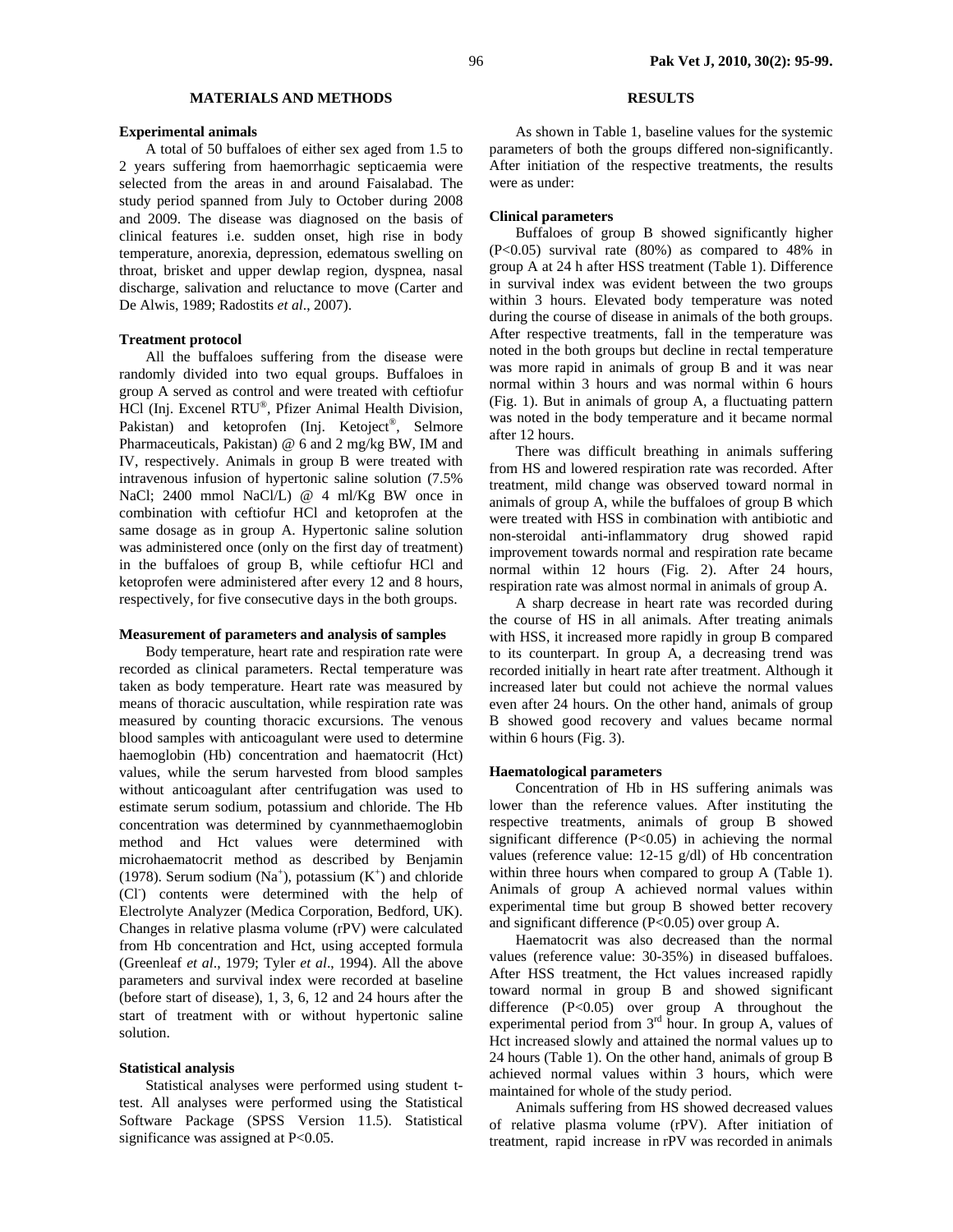

**Fig. 1: Body temperature (<sup>0</sup> C) in buffaloes suffering from haemorrhagic septicaemia before and**  after treatment (reference value: 38.3-38.5<sup>0</sup>C).



**Fig. 2: Respiration rate in buffaloes suffering from haemorrhagic septicaemia before and after treatment (reference value: 15-20 breaths/ min).** 



**Fig. 3: Heart rate (beats/min) in buffaloes suffering from haemorrhagic septicaemia before and after treatment (reference value: 60-70 beats/min).** 

of group B which were treated with HSS along with ceftiofur HCl and ketoprofen, while a slow increasing trend was observed in animals of group A. The values of rPV were normal within 6 hours in group B, while it did not become normal throughout the study period in buffaloes of group A (Fig. 4).



**Fig. 4: Relative plasma volume (%) in buffaloes suffering from haemorrhagic septicaemia before and after treatment (reference value:** 

#### **Serum electrolytes**

**95-100%).** 

Sodium ions (Na<sup>+</sup>) concentration increased during disease in all the animals of the both groups than the normal (reference value: 130-135 mEq/L). After treatment, serum sodium concentration decreased in animals of group A  $(P<0.05)$  toward normal (Table 1), while group B showed increase in concentration of  $Na<sup>+</sup>$ ions during the first 3 hours when values reached up to  $162 \pm 3$  mEq/L but after 3 hours, the trend became reverse and values decreased to reference values within 24 hours.

Chloride ions (Cl<sup>-</sup>) concentration also showed the same trend as sodium ions. After instituting respective treatments, group A showed good recovery towards normal (reference value: 95-105 mEq/L) and significant differences (P<0.05) were observed over group B from  $3<sup>rd</sup>$ to  $12<sup>th</sup>$  hour of treatment (Table 1). In group B, rapid decrease in the Cl<sup>-</sup> concentration was observed after 6<sup>th</sup> hour and became normal within the experimental period (Table 1).

A decrease was noted in the potassium ions  $(K^+)$ concentration during disease condition in all the animals. After administration of allotted treatments to the animals of both the groups, non-significant differences were observed at each observational time in recovering the values towards normal (reference value: 4-5 mEq/L: Table 1), and it never became normal within 24 hours in both the groups. So, there was non-significant difference between groups A and B regarding  $K^+$  ions concentration.

#### **DISCUSSION**

Endotoxins have profound effects on the circulatory system including myocardial depression, pronounced vasodilatation and alterations in the endothelial barrier which result in hypovolaemia and decreased cardiac output. It is, therefore, of great importance to maintain an adequate cardiac output and blood pressure through restoration of intravascular volume. Thus, in addition to antibiotic therapy, fluid administration plays a pivotal role in the management of sepsis and septic shock (Gow *et al*., 1998; Zafar *et al*., 2009).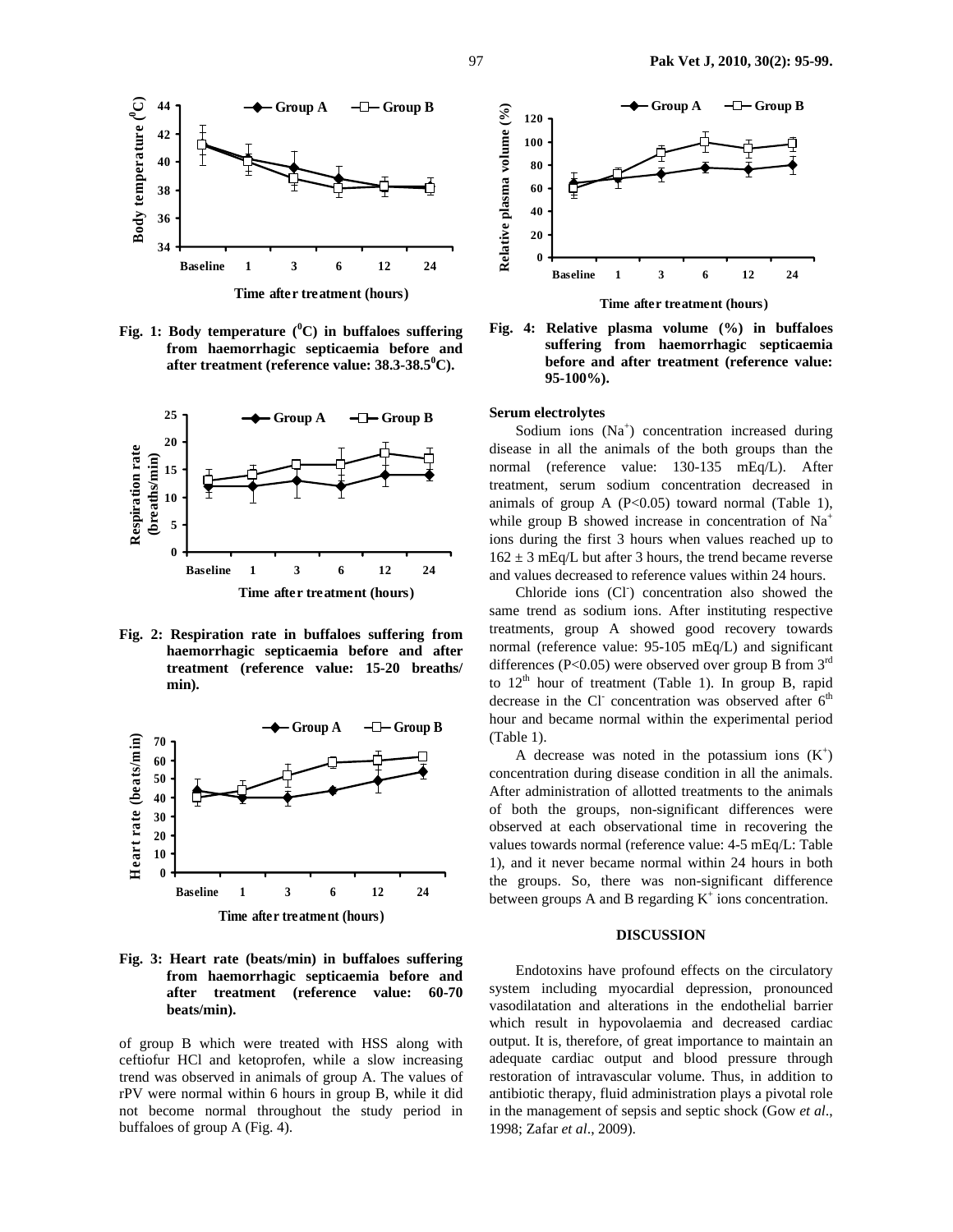| <b>Variables</b>    | <b>Groups</b> | Time after treatment (hours) |                |                       |                             |                         |                             |
|---------------------|---------------|------------------------------|----------------|-----------------------|-----------------------------|-------------------------|-----------------------------|
|                     |               | <b>Baseline</b>              |                | 3                     | 6                           | 12                      | 24                          |
| Survival index      | Group A       | 25                           | 23             | 19                    | 15                          | 12                      | 12                          |
| (No. of buffaloes)  | Group B       | 25                           | 25             | $24^*$                | $23^*$                      | $20^{\degree}$          | $20^*$                      |
| Hb concentration    | Group A       | $10.4 \pm 0.8$               | $10.2 \pm 1.4$ | $10.8 \pm 1.2$        | $11.2 \pm 0.9$              | $11.4 \pm 1.3$          | $12.8 \pm 1.6$              |
| (g/dl)              | Group $B$     | $9.80 \pm 1.2$               | $10.6 \pm 0.8$ | $12.2 \pm 0.4^*$      | $12.8 \pm 1.1$ <sup>*</sup> | $14.2 \pm 1.6^{\circ}$  | $14.4 \pm 1.2$ <sup>*</sup> |
| Haematocrit (%)     | Group A       | $26 \pm 1.8$                 | $27 + 2.0$     | $27 + 1.8$            | $28 + 1.1$                  | $29 + 2.1$              | $30 + 2.8$                  |
|                     | Group B       | $25 \pm 1.4$                 | $28 \pm 1.6$   | $30 \pm 2.2^*$        | $32 \pm 1.8$ <sup>*</sup>   | $35 \pm 2.6^*$          | $35 \pm 1.8^*$              |
| Sodium (mEq/L)      | Group A       | $145 \pm 6$                  | $145 + 3^*$    | $142 + 2*$            | $140 \pm 2^{*}$             | $136 \pm 4^{*}$         | $138 + 2$                   |
|                     | Group B       | $142 + 4$                    | $154 + 4$      | $162 + 3$             | $154 + 2$                   | $146 \pm 3$             | $136 \pm 3$                 |
| Chloride $(mEq/L)$  | Group A       | $110 \pm 1.8$                | $110 \pm 2.0$  | $107 + 1.2^{\degree}$ | $105 \pm 2.3$ <sup>*</sup>  | $106 \pm 3.4^{\degree}$ | $104 \pm 3.0$               |
|                     | Group B       | $112 \pm 2.0$                | $116 \pm 1.4$  | $120 \pm 1.8$         | $118 \pm 2.8$               | $114 \pm 1.1$           | $106 \pm 2.4$               |
| Potassium $(mEq/L)$ | Group A       | $3.2 \pm 0.86$               | $3.2 \pm 0.88$ | $3.3 \pm 0.90$        | $3.5 \pm 1.0$               | $3.7 \pm 0.64$          | $3.8 \pm 0.66$              |
|                     | Group B       | $3.0 \pm 0.98$               | $2.9 \pm 0.68$ | $2.8 \pm 1.10$        | $3.2 + 1.2$                 | $3.6 \pm 0.88$          | $3.8 \pm 0.86$              |

| Table 1: Survival index, haematological parameters and serum electrolytes for samples obtained from buffaloes |
|---------------------------------------------------------------------------------------------------------------|
| suffering from haemorrhagic septicaemia before and after treatment in both groups                             |

\*Significantly different from other group (P<0.05).

In the present study, a treatment protocol was constructed in which animals were treated with the bolus intravenous infusion of 7.5% NaCl solution in combination with intramuscular administration of Ceftiofur HCl and intravenous administration of ketoprofen (non-steroidal anti-inflammatory drug). The survival rate among animals treated with protocol A and B was 48 and 80 percent, respectively. This higher (80%) recovery rate in group B was attributed to the addition of hypertonic saline solution in the treatment protocol. These findings are in agreement with the results reported by Raza *et al*. (2000).

Sodium (Na<sup>+</sup>) concentration, if increased, is capable of elevating extracellular volume more than the transfused amount, so, it is of great importance to resuscitate the patient from septic shock (Constable, 1999). Hypertonic saline solution infusion to the septic shocked buffaloes induced significant increase in serum osmolality, however, animals were at risk of salt poisoning (Tyler *et al*., 1994; Ajito *et al*., 1999). In our study, the administration of 4 ml/Kg of HSS produced transient high sodium level that crossed the cut-off point of hypernatraemia (160 mM/l) for a short interval but after 3 hours its value became normal within 12 hours and no adverse effects were observed. These results are in line with the results reported by other scientists (Velasco *et al*., 1980; Tyler *et al*., 1994; Constable *et al*., 1996). Minor decrease in potassium concentration after HSS infusion has been observed previously (Constable *et al*., 1991; Suzuki *et al*., 1998), but was not considered clinically important.

Reduced plasma volume resulted in decreased cardiac output, with weak and declined heart rate. In group B, HSS rapidly increased Hct and Hb concentration and played a pivotal role in restoring plasma volume and also increased osmosis and ultimately blood pressure and heart rate (Constable *et al*., 1991; Tyler *et al*., 1994). As no fluid was administered in animals of group A, Hct and Hb concentration remained below the normal limits which ultimately resulted in decreased plasma volume and lowered heart rate. These observations strongly recommend that fluid administration is the basic tenet to resuscitate the patients from septic shock.

Higher recovery rate in animals of group B seems because of the administration of hypertonic saline solution, while buffaloes treated with the conventional treatment did not show satisfactory recovery rate because these animals were not administered with any fluid. Repetition of Ceftiofur HCl at 12 hour interval is the frequency recommended by manufacturer instead of 24 hours intervals because our own observations and those of Raza *et al*. (2000) have indicated that the HS cases respond temporarily with partaking of feed and water but worsened again if the repetition is deferred until 24 hours.

# **Conclusion**

It was concluded from the study that hypertonic saline solution as an adjunct to antibiotic (ceftiofur HCl) and a non-steroidal anti-inflammatory drug (ketoprofen) efficiently improved respiration and heart rates and effectively restored plasma volume in resuscitating the buffaloes from haemorrhagic septicaemia than the conventional treatment.

# **REFERENCES**

- Ajito T, K Suzuki and S Iwabuchi, 1999. Effect of intravenous infusion of a 7.2% hypertonic saline solution on serum electrolytes and osmotic pressure in healthy beagles. J Vet Med Sci, 61: 637-641.
- Benjamin MM, 1978. Outline of Veterinary Clinical Pathology. 3<sup>rd</sup> Ed. The Iowa State University Press, Ames, Iowa, USA.
- Carter GR and MCL De Alwis, 1989. Haemorrhagic Septicaemia. In: Adlam C and JM Rutter (eds): Pasteurella and Pasteurellosis. Academic Press, Harcourt Brace Jovanovich Publisher, London, UK, pp: 131-160.
- Constable PD, LM Schmall, WW Muir III and GF Hoffsis, 1991. Respiratory, renal, hematologic and serum biochemical effects of hypertonic saline solution in endotoxemic calves. Am J Vet Res, 52: 990-998.
- Constable PD, HM Gohar, DE Morin and JC Thurmon, 1996. Use of hypertonic saline-dextran solution to resuscitate hypovolemic calves with diarrhea. Am J Vet Res, 57: 97-104.